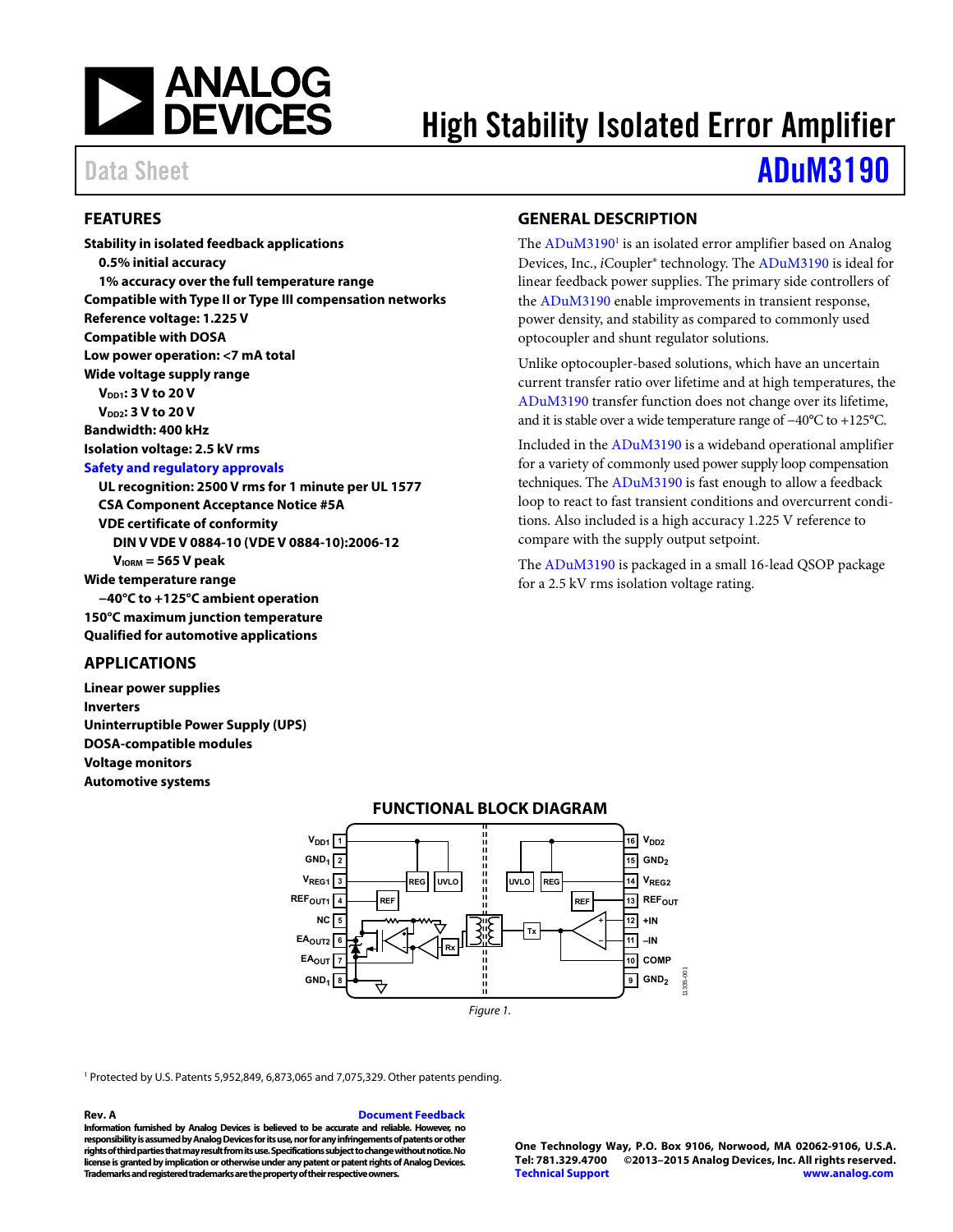# TABLE OF CONTENTS

| DIN V VDE V 0884-10 (VDE V 0884-10) Insulation |  |
|------------------------------------------------|--|
|                                                |  |
|                                                |  |
|                                                |  |

## <span id="page-1-0"></span>**REVISION HISTORY**

### **7/15—Rev. 0 to Rev. A**

| Changes to DIN V VDE V 0884-10 (VDE V 0884-10)            |
|-----------------------------------------------------------|
|                                                           |
|                                                           |
|                                                           |
| Added Figure 16 to Figure 24; Renumbered Sequentially  11 |
|                                                           |
| Added Isolated Amplifier Circuit Operation Section 14     |
| Changes to Applications Block Diagram Section 15          |
|                                                           |
|                                                           |
|                                                           |

### **2/13—Revision 0: Initial Version**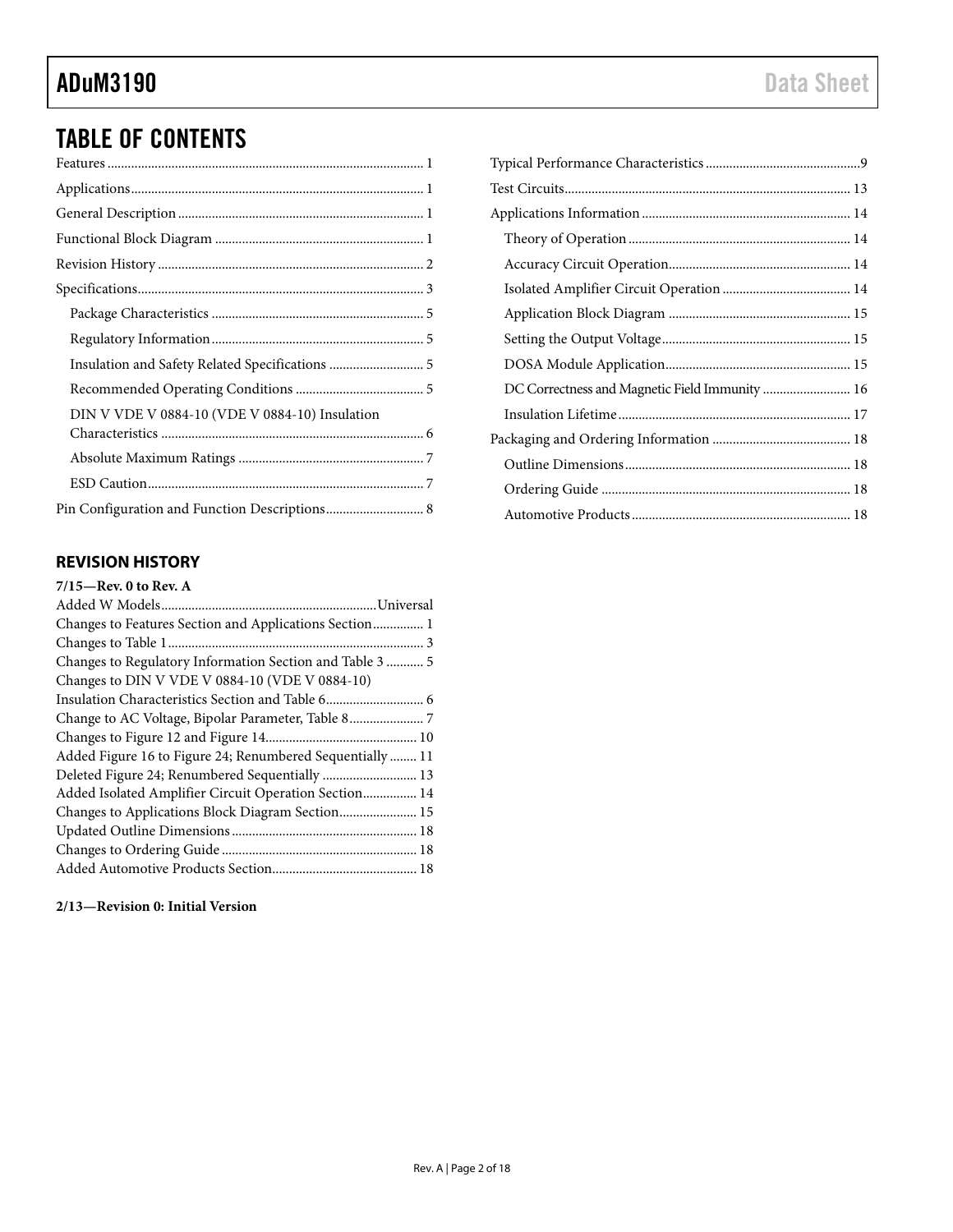# <span id="page-2-0"></span>**SPECIFICATIONS**

 $V_{\text{DD1}} = V_{\text{DD2}} = 3$  V to 20 V for T<sub>A</sub> = T<sub>MIN</sub> to T<sub>MAX</sub>. All typical specifications are at T<sub>A</sub> = 25°C and V<sub>DD1</sub> = V<sub>DD2</sub> = 5 V, unless otherwise noted.

<span id="page-2-1"></span>

| Table 1.                      |                                                                                                                             |            |            |              |            |
|-------------------------------|-----------------------------------------------------------------------------------------------------------------------------|------------|------------|--------------|------------|
| <b>Parameter</b>              | <b>Test Conditions/Comments</b>                                                                                             | <b>Min</b> | <b>Typ</b> | <b>Max</b>   | Unit       |
| <b>ACCURACY</b>               | $(1.225 V - EAOUT)/1.225 V \times 100\%$ ; see Figure 27                                                                    |            |            |              |            |
| <b>Initial Error</b>          | $T_A = 25^{\circ}C$                                                                                                         |            | 0.25       | 0.5          | $\%$       |
| <b>Total Error</b>            | $T_A = T_{MIN}$ to $T_{MAX}$                                                                                                |            | 0.5        | $\mathbf{1}$ | $\%$       |
| OP AMP                        |                                                                                                                             |            |            |              |            |
| <b>Offset Error</b>           |                                                                                                                             | $-5$       | ±2.5       | $+5$         | mV         |
| Open-Loop Gain                |                                                                                                                             | 66         | 80         |              | dB         |
| Input Common-Mode Range       |                                                                                                                             | 0.35       |            | 1.5          | V          |
| <b>Gain Bandwidth Product</b> |                                                                                                                             |            | 10         |              | <b>MHz</b> |
| Common-Mode Rejection         |                                                                                                                             |            | 72         |              | dB         |
| Input Capacitance             |                                                                                                                             |            | 2          |              | pF         |
| Output Voltage Range          | COMP pin                                                                                                                    | 0.2        |            | 2.7          | v          |
| Input Bias Current            |                                                                                                                             |            | 0.01       |              |            |
| <b>REFERENCE</b>              |                                                                                                                             |            |            |              | μA         |
|                               |                                                                                                                             |            |            |              |            |
| Output Voltage                | 0 mA to 1 mA load, $C_{REFOUT}$ = 15 pF                                                                                     |            |            |              |            |
|                               | $T_A = 25^{\circ}C$                                                                                                         | 1.215      | 1.225      | 1.235        | V          |
|                               | $T_A = T_{MIN}$ to $T_{MAX}$                                                                                                | 1.213      | 1.225      | 1.237        | v          |
| <b>Output Current</b>         | $C_{REFOUT} = 15$ pF                                                                                                        | 2.0        |            |              | mA         |
| <b>UVLO</b>                   |                                                                                                                             |            |            |              |            |
| Positive Going Threshold      |                                                                                                                             |            | 2.8        | 2.96         | v          |
| Negative Going Threshold      |                                                                                                                             | 2.4        | 2.6        |              | v          |
| EA <sub>OUT</sub> Impedance   | $V_{DD2}$ or $V_{DD1}$ < UVLO threshold                                                                                     |            | High-Z     |              | Ω          |
| <b>OUTPUT CHARACTERISTICS</b> | See Figure 29                                                                                                               |            |            |              |            |
| Output Gain <sup>1</sup>      |                                                                                                                             |            |            |              |            |
| A, B, S, and T Grades         | From COMP to EA <sub>OUT</sub> , 0.4 V to 2.1 V, $\pm$ 3 mA                                                                 | 0.9        | 1.0        | 1.1          | V/V        |
|                               | From EAOUT to EAOUT2, 0.4 V to 2.1 V, $\pm 1$ mA,<br>$V_{DD1} = 20 V$                                                       | 2.34       | 2.6        | 2.86         | V/V        |
| WS and WT Grades              | From COMP to EA <sub>OUT</sub> , 0.4 V to 2.1 V, $\pm$ 3 mA                                                                 | 0.83       | 1.0        | 1.17         | V/V        |
|                               | From EAOUT to EAOUT2, 0.4 V to 2.1 V, $\pm 1$ mA,<br>$V_{DD1} = 20 V$                                                       | 2.5        | 2.6        | 2.7          | V/V        |
| <b>Output Offset Voltage</b>  | From COMP to EA <sub>OUT</sub> , 0.4 V to 2.1 V, $\pm$ 3 mA                                                                 | $-0.2$     | $+0.05$    | $+0.2$       | V          |
|                               | From EA <sub>OUT</sub> to EA <sub>OUT2</sub> , 0.4 V to 2.1 V, $\pm$ 1 mA,<br>$V_{DD1} = 20 V$                              | $-0.1$     | $+0.01$    | $+0.1$       | V          |
| Output Linearity <sup>2</sup> | From COMP to EAOUT, 0.4 V to 2.1 V, $\pm$ 3 mA                                                                              | $-1.0$     | $+0.15$    | $+1.0$       | %          |
|                               | From EA <sub>OUT</sub> to EA <sub>OUT2</sub> , 0.4 V to 2.1 V, $\pm 1$ mA,<br>$V_{DD1} = 20 V$                              | $-1.0$     | $+0.1$     | $+1.0$       | %          |
| Output -3 dB Bandwidth        | From COMP to $EAOUT$ , 0.4 V to 2.1 V, $\pm 3$ mA,<br>and from COMP to EAOUT2, 0.4 V to 2.1 V,<br>$±1$ mA, $V_{DD1} = 20$ V |            |            |              |            |
| A, S, and WS Grades           |                                                                                                                             | 100        | 200        |              | kHz        |
| B, T, and WT Grades           |                                                                                                                             | 250        | 400        |              | kHz        |
| Output Voltage, EAOUT         | ±3 mA output                                                                                                                |            |            |              |            |
| Low Voltage                   |                                                                                                                             |            |            | 0.4          | v          |
| High Voltage                  |                                                                                                                             | 2.4        | 2.7        |              | v          |
| Output Voltage, EAOUT2        | ±1 mA output                                                                                                                |            |            |              |            |
| Low Voltage                   | $V_{DD1} = 4.5 V$ to 5.5 V                                                                                                  |            | 0.3        | 0.6          | v          |
|                               | $V_{DD1} = 10 V$ to 20 V                                                                                                    |            | 0.3        | 0.6          | V          |
| High Voltage                  | $V_{DD1} = 4.5 V$ to 5.5 V                                                                                                  | 4.8        | 4.9        |              | V          |
|                               | $V_{DD1} = 10 V$ to 20 V                                                                                                    | 5.0        | $5.4$      |              | V          |
| Noise, EAOUT                  | See Figure 15                                                                                                               |            | 1.7        |              | mV rms     |
| Noise, EAOUT2                 | See Figure 15                                                                                                               |            | 4.8        |              | mV rms     |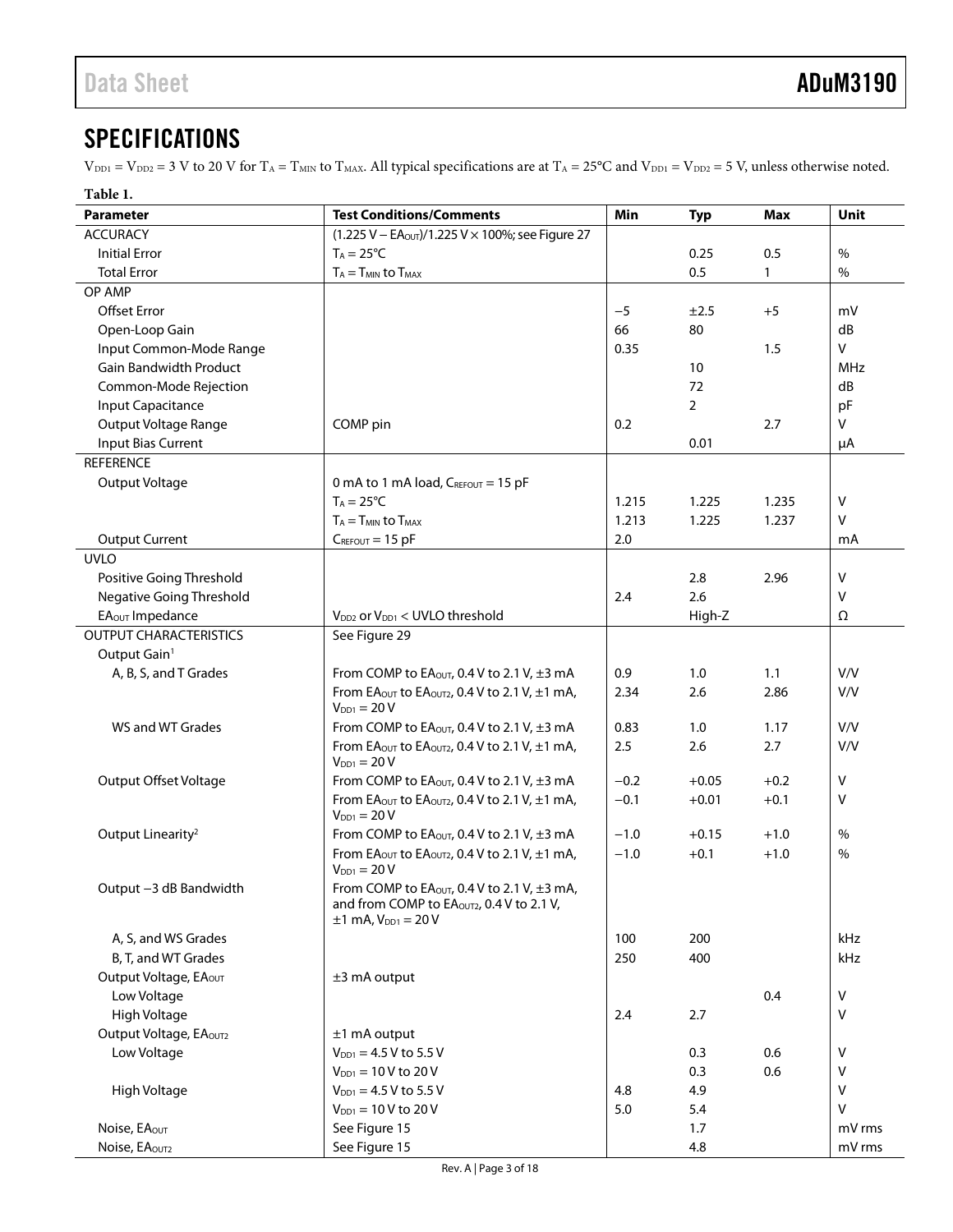<span id="page-3-0"></span>

| Parameter               | <b>Test Conditions/Comments</b>       | Min | Typ | Max | Unit |
|-------------------------|---------------------------------------|-----|-----|-----|------|
| <b>POWER SUPPLY</b>     |                                       |     |     |     |      |
| Operating Range, Side 1 | $V_{DD1}$                             | 3.0 |     | 20  | V    |
| Operating Range, Side 2 | V <sub>DD2</sub>                      | 3.0 |     | 20  | v    |
| Power Supply Rejection  | DC, $V_{DD1} = V_{DD2} = 3 V$ to 20 V | 60  |     |     | dB   |
| <b>Supply Current</b>   |                                       |     |     |     |      |
| I <sub>DD1</sub>        | See Figure 4                          |     | 1.4 | 2.0 | mA   |
| I <sub>DD2</sub>        | See Figure 5                          |     | 2.9 | 5.0 | mA   |

<sup>1</sup> Output gain is defined as the slope of the best-fit line of the output voltage vs. the input voltage over the specified input range, with the offset error adjusted out. <sup>2</sup> Output linearity is defined as the peak-to-peak output deviation from the best-fit line of the output gain, expressed as a percentage of the full-scale output voltage.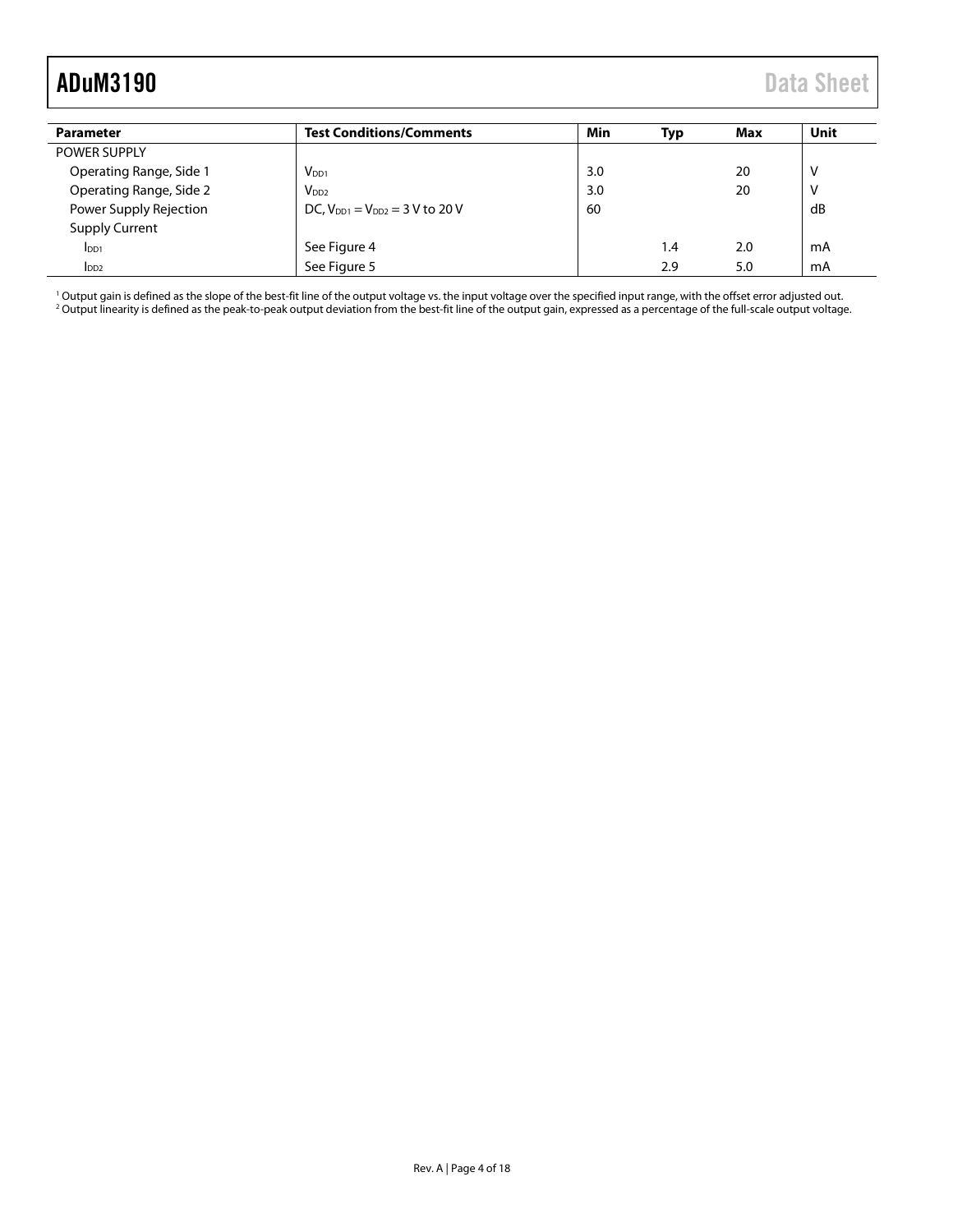## <span id="page-4-0"></span>**PACKAGE CHARACTERISTICS**

#### **Table 2.**

| <b>Parameter</b>                                    | Symbol          | Min | Typ       | Max | <b>Unit</b> | <b>Test Conditions/Comments</b>                     |
|-----------------------------------------------------|-----------------|-----|-----------|-----|-------------|-----------------------------------------------------|
| <b>RESISTANCE</b>                                   |                 |     |           |     |             |                                                     |
| Input-to-Output <sup>1</sup>                        | $R_{I-O}$       |     | $10^{13}$ |     | Ω           |                                                     |
| <b>CAPACITANCE</b>                                  |                 |     |           |     |             |                                                     |
| Input-to-Output1                                    | $C_{\text{LO}}$ |     | 2.2       |     | рF          | $f = 1 MHz$                                         |
| Input Capacitance <sup>2</sup>                      | ◡               |     | 4.0       |     | pF          |                                                     |
| IC JUNCTION-TO-AMBIENT THERMAL<br><b>RESISTANCE</b> |                 |     |           |     |             | Thermocouple located at center of package underside |
| 16-Lead QSOP                                        | $\theta_{JA}$   |     | 76        |     | °C/W        |                                                     |

<sup>1</sup> The device is considered a 2-terminal device; Pin 1 through Pin 8 are shorted together, and Pin 9 through Pin 16 are shorted together. <sup>2</sup> Input capacitance is from any input data pin to ground.

## <span id="page-4-1"></span>**REGULATORY INFORMATION**

The [ADuM3190](http://www.analog.com/ADuM3190?doc=ADuM3190.pdf) is approved by the organizations listed i[n Table 3.](#page-4-4) Se[e Table 8](#page-6-2) and th[e Insulation Lifetime](#page-16-0) section for recommended maximum working voltages for specific cross-isolation waveforms and insulation levels.

#### <span id="page-4-4"></span>**Table 3.**

| UL                                                                  | <b>CSA</b>                                                                                                | <b>VDE</b>                                                                          |
|---------------------------------------------------------------------|-----------------------------------------------------------------------------------------------------------|-------------------------------------------------------------------------------------|
| Recognized Under 1577 Component<br>Recognition Program <sup>1</sup> | Approved under CSA Component<br>Acceptance Notice #5A                                                     | Certified according to DIN V VDE V 0884-10<br>(VDE V 0884-10): 2006-12 <sup>2</sup> |
| Single Protection, 2500 V rms Isolation<br>Voltage, 16-Lead QSOP    | Basic insulation per CSA 60950-1-03 and<br>IEC 60950-1, 400 V rms (565 V peak)<br>maximum working voltage | Reinforced insulation, 565 V peak                                                   |
| File E214400                                                        | File 205078                                                                                               | File 2471900-4880-0001                                                              |

<sup>1</sup> In accordance with UL 1577, eac[h ADuM3190](http://www.analog.com/ADuM3190?doc=ADuM3190.pdf) is proof tested by applying an insulation test voltage ≥ 3000 V rms for 1 sec (current leakage detection limit = 5 µA). <sup>2</sup> In accordance with DIN V VDE V 0884-10, eac[h ADuM3190](http://www.analog.com/ADuM3190?doc=ADuM3190.pdf) is proof tested by applying an insulation test voltage ≥ 1050 V peak for 1 sec (partial discharge detection limit = 5 pC). The asterisk (\*) marked on the component designates DIN V VDE V 0884-10 approval.

## <span id="page-4-2"></span>**INSULATION AND SAFETY RELATED SPECIFICATIONS**

#### **Table 4.**

| <b>Parameter</b>                                 | Symbol     | <b>Value</b>      | Unit  | <b>Test Conditions/Comments</b>                                                         |
|--------------------------------------------------|------------|-------------------|-------|-----------------------------------------------------------------------------------------|
| Rated Dielectric Insulation Voltage              |            | 2500              | V rms | 1-minute duration                                                                       |
| Minimum External Air Gap (Clearance)             | L(101)     | 3.8 min           | mm    | Measured from input terminals to output terminals,<br>shortest distance through air     |
| Minimum External Tracking (Creepage)             | L(102)     | $3.1 \text{ min}$ | mm    | Measured from input terminals to output terminals,<br>shortest distance path along body |
| Minimum Internal Gap (Internal Clearance)        |            | $0.017$ min       | mm    | Insulation distance through insulation                                                  |
| Tracking Resistance (Comparative Tracking Index) | <b>CTI</b> | >400              | v     | DIN IEC 112/VDE 0303, Part 1                                                            |
| <b>Isolation Group</b>                           |            | $\mathsf{II}$     |       | Material Group DIN VDE 0110, 1/89, Table 1                                              |

## <span id="page-4-3"></span>**RECOMMENDED OPERATING CONDITIONS**

| Table 5.                         |                       |       |        |        |
|----------------------------------|-----------------------|-------|--------|--------|
| <b>Parameter</b>                 | Symbol                | Min   | Max    | Unit   |
| OPERATING TEMPERATURE BY MODEL   | ЛA,                   |       |        |        |
| ADuM3190A/ADuM3190B              |                       | $-40$ | $+85$  | $\sim$ |
| ADuM3190S/ADuM3190T              |                       | $-40$ | $+125$ | $\sim$ |
| SUPPLY VOLTAGES <sup>1</sup>     | $V_{DD1}$ , $V_{DD2}$ | 3.0   | 20     |        |
| INPUT SIGNAL RISE AND FALL TIMES | $t_R$ , $t_F$         |       | 1.0    | ms     |

<sup>1</sup> All voltages are relative to their respective grounds.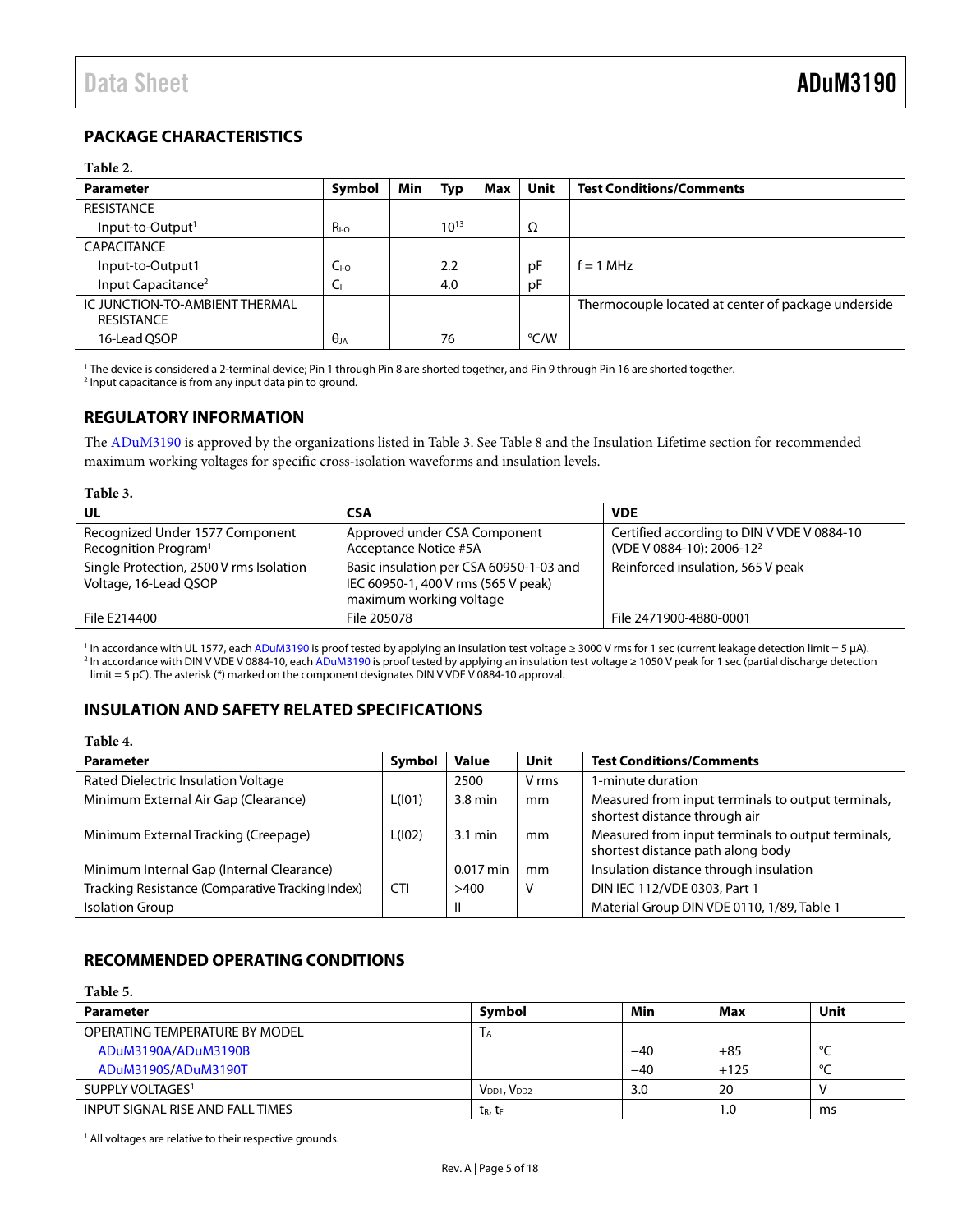## <span id="page-5-0"></span>**DIN V VDE V 0884-10 (VDE V 0884-10) INSULATION CHARACTERISTICS**

These isolators are suitable for reinforced isolation only within the safety limit data. Maintenance of the safety data is ensured by protective circuits. The asterisk (\*) marking branded on the package denotes DIN V VDE V 0884-10 approval for a 565 V peak working voltage.

| Table 6.                                     |                                                                                                                                         |                    |                |             |
|----------------------------------------------|-----------------------------------------------------------------------------------------------------------------------------------------|--------------------|----------------|-------------|
| <b>Description</b>                           | <b>Test Conditions/Comments</b>                                                                                                         | Symbol             | Characteristic | <b>Unit</b> |
| Installation Classification per DIN VDE 0110 |                                                                                                                                         |                    |                |             |
| For Rated Mains Voltage $\leq 150$ V rms     |                                                                                                                                         |                    | I to IV        |             |
| For Rated Mains Voltage $\leq$ 300 V rms     |                                                                                                                                         |                    | I to III       |             |
| For Rated Mains Voltage $\leq$ 400 V rms     |                                                                                                                                         |                    | I to II        |             |
| <b>Climatic Classification</b>               |                                                                                                                                         |                    | 40/105/21      |             |
| Pollution Degree per DIN VDE 0110, Table 1   |                                                                                                                                         |                    | 2              |             |
| Maximum Working Insulation Voltage           |                                                                                                                                         | <b>VIORM</b>       | 565            | V peak      |
| Input-to-Output Test Voltage, Method B1      | $V_{\text{IORM}} \times 1.875 = V_{\text{pd(m)}}$ , 100% production test,<br>$t_{\text{ini}} = t_m = 1$ sec, partial discharge $< 5$ pC | $V_{\text{pd}(m)}$ | 1059           | V peak      |
| Input-to-Output Test Voltage, Method A       |                                                                                                                                         |                    |                |             |
| After Environmental Tests Subgroup 1         | $V_{\text{IORM}} \times 1.5 = V_{\text{pd(m)}}$ , t <sub>ini</sub> = 60 sec,                                                            | $V_{\text{pd}(m)}$ | 848            | V peak      |
|                                              | $t_m$ = 10 sec, partial discharge $<$ 5 pC                                                                                              |                    |                |             |
| After Input and/or Safety Test Subgroup 2    | $V_{\text{IORM}} \times 1.2 = V_{\text{pd}(m)}$ , t <sub>ini</sub> = 60 sec,                                                            | $V_{\text{pd}(m)}$ | 678            | V peak      |
| and Subgroup 3                               | $t_m$ = 10 sec, partial discharge $<$ 5 pC                                                                                              |                    |                |             |
| Highest Allowable Overvoltage                |                                                                                                                                         | <b>VIOTM</b>       | 4000           | V peak      |
| Surge Isolation Voltage                      | $V_{PEAK}$ = 10 kV; 1.2 µs rise time; 50 µs, 50% fall time                                                                              | <b>VIOSM</b>       | 6250           | V peak      |
| <b>Safety Limiting Values</b>                | Maximum value allowed in the event of a failure<br>(see Figure 2)                                                                       |                    |                |             |
| Case Temperature                             |                                                                                                                                         | T <sub>S</sub>     | 150            | °C          |
| Safety Total Dissipated Power                |                                                                                                                                         | P <sub>S</sub>     | 1.64           | W           |
| Insulation Resistance at Ts                  | $V_{10} = 500 V$                                                                                                                        | <b>Rs</b>          | $>10^{9}$      | Ω           |



<span id="page-5-1"></span>*Figure 2. Thermal Derating Curve, Dependence of Safety Limiting Values on Case Temperature, per DIN V VDE V 0884-10*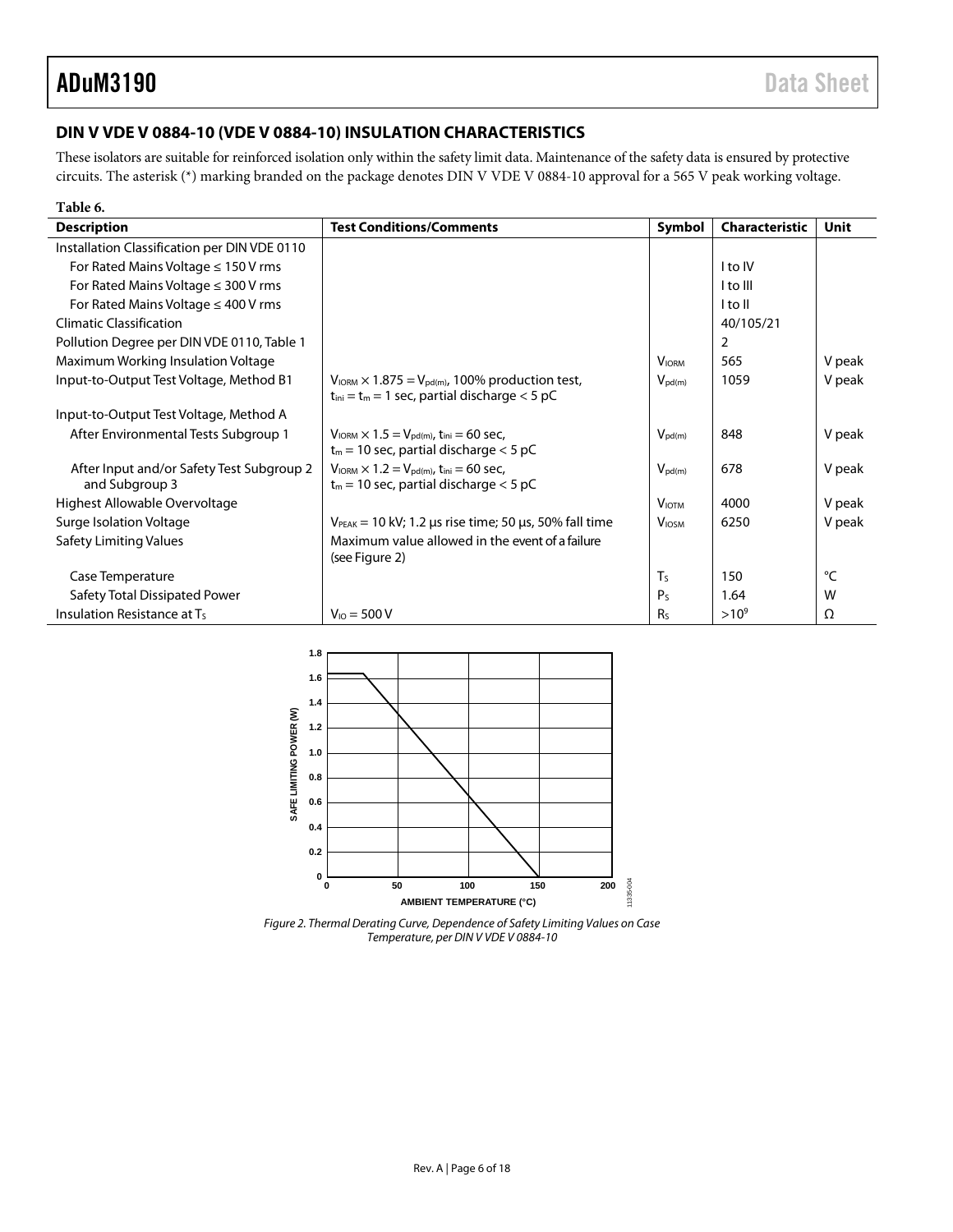## <span id="page-6-0"></span>**ABSOLUTE MAXIMUM RATINGS**

 $T_A = 25$ °C, unless otherwise noted.

#### **Table 7.**

| Parameter                                                          | Rating                              |
|--------------------------------------------------------------------|-------------------------------------|
| Storage Temperature (T <sub>ST</sub> ) Range                       | $-65^{\circ}$ C to $+150^{\circ}$ C |
| <b>Ambient Operating Temperature</b><br>(T <sub>A</sub> ) Range    | $-40^{\circ}$ C to $+125^{\circ}$ C |
| Junction Temperature                                               | $-40^{\circ}$ C to $+150^{\circ}$ C |
| <b>Supply Voltages</b>                                             |                                     |
| $VDD1$ , $VDD21$                                                   | $-0.5$ V to $+24$ V                 |
| $VREG1$ , $VREG21$                                                 | $-0.5$ V to $+3.6$ V                |
| Input Voltages (+IN, -IN)                                          | $-0.5$ V to $+3.6$ V                |
| Output Voltages                                                    |                                     |
| REF <sub>OUT</sub> , COMP, REF <sub>OUT1</sub> , EA <sub>OUT</sub> | $-0.5$ V to $+3.6$ V                |
| <b>EAOUT2</b>                                                      | $-0.5$ V to $+5.5$ V                |
| Output Current per Output Pin                                      | $-11$ mA to $+11$ mA                |
| Common-Mode Transients <sup>2</sup>                                | $-100$ kV/us to $+100$ kV/us        |

<sup>1</sup> All voltages are relative to their respective grounds.

<sup>2</sup> Refers to common-mode transients across the insulation barrier. Commonmode transients exceeding the absolute maximum ratings may cause latch-up or permanent damage.

Stresses at or above those listed under Absolute Maximum Ratings may cause permanent damage to the product. This is a stress rating only; functional operation of the product at these or any other conditions above those indicated in the operational section of this specification is not implied. Operation beyond the maximum operating conditions for extended periods may affect product reliability.

| Table 8. Maximum Continuous working voltage |      |        |                          |  |  |  |
|---------------------------------------------|------|--------|--------------------------|--|--|--|
| <b>Parameter</b>                            | Max  | Unit   | <b>Constraint</b>        |  |  |  |
| <b>WAVEFORM</b>                             |      |        |                          |  |  |  |
| AC Voltage                                  |      |        |                          |  |  |  |
| <b>Bipolar</b>                              | 565  | V peak | 50-year minimum lifetime |  |  |  |
| Unipolar                                    | 1131 | V peak | 50-year minimum lifetime |  |  |  |
| DC Voltage                                  | 1131 | V peak | 50-year minimum lifetime |  |  |  |

#### <span id="page-6-2"></span>**Table 8. Maximum Continuous Working Voltage1**

<sup>1</sup> Refers to continuous voltage magnitude imposed across the isolation barrier. See th[e Insulation Lifetime](#page-16-0) section for more details.

#### <span id="page-6-1"></span>**ESD CAUTION**



ESD (electrostatic discharge) sensitive device. Charged devices and circuit boards can discharge without detection. Although this product features patented or proprietary protection circuitry, damage may occur on devices subjected to high energy ESD. Therefore, proper ESD precautions should be taken to avoid performance degradation or loss of functionality.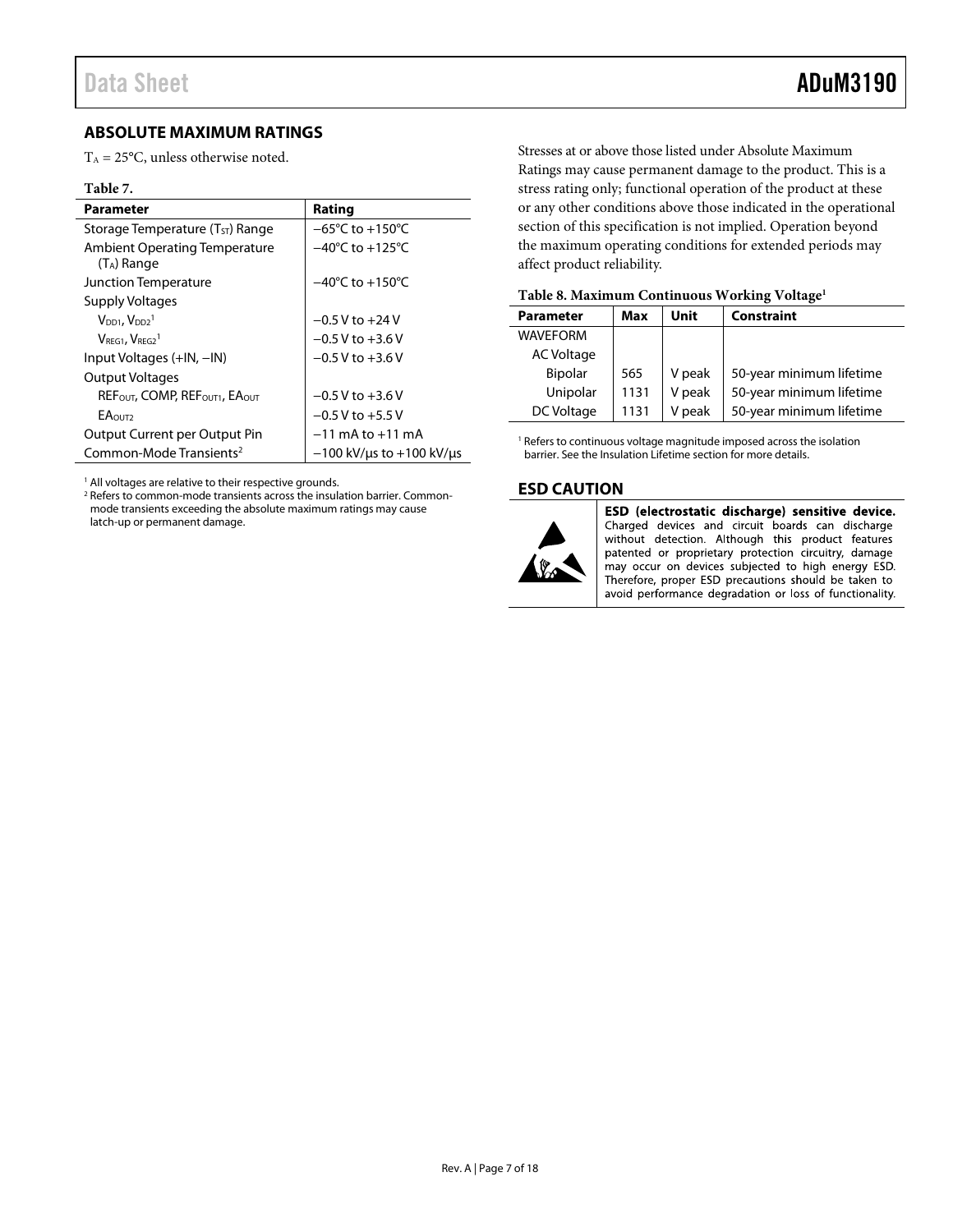# <span id="page-7-0"></span>PIN CONFIGURATION AND FUNCTION DESCRIPTIONS



#### **Table 9. Pin Function Descriptions**

|         | 1 apre 7, 1 m 1 anvelon D cocriptions |                                                                                                                                                     |  |  |  |  |  |
|---------|---------------------------------------|-----------------------------------------------------------------------------------------------------------------------------------------------------|--|--|--|--|--|
| Pin No. | Mnemonic                              | <b>Description</b>                                                                                                                                  |  |  |  |  |  |
|         | $V_{DD1}$                             | Supply Voltage for Side 1 (3.0 V to 20 V). Connect a 1 $\mu$ F capacitor between V <sub>DD1</sub> and GND <sub>1</sub> .                            |  |  |  |  |  |
| 2       | GND <sub>1</sub>                      | Ground Reference for Side 1.                                                                                                                        |  |  |  |  |  |
| 3       | V <sub>REG1</sub>                     | Internal Supply Voltage for Side 1. Connect a 1 $\mu$ F capacitor between V <sub>REG1</sub> and GND <sub>1</sub> .                                  |  |  |  |  |  |
| 4       | REF <sub>OUT1</sub>                   | Reference Output Voltage for Side 1. The maximum capacitance for this pin (CREFOUTI) must not exceed 15 pF.                                         |  |  |  |  |  |
| 5       | NC                                    | No Connection. Connect Pin 5 to GND <sub>1</sub> ; do not leave this pin floating.                                                                  |  |  |  |  |  |
| 6       | EA <sub>OUT2</sub>                    | Isolated Output Voltage 2, Open-Drain Output. Connect a pull-up resistor between EA <sub>OUT2</sub> and V <sub>DD1</sub> for current up to<br>1 mA. |  |  |  |  |  |
|         | <b>EA</b> <sub>OUT</sub>              | Isolated Output Voltage.                                                                                                                            |  |  |  |  |  |
| 8       | GND <sub>1</sub>                      | Ground Reference for Side 1.                                                                                                                        |  |  |  |  |  |
| 9       | GND <sub>2</sub>                      | Ground Reference for Side 2.                                                                                                                        |  |  |  |  |  |
| 10      | <b>COMP</b>                           | Output of the Op Amp. A loop compensation network can be connected between the COMP pin and the -IN pin.                                            |  |  |  |  |  |
| 11      | $-IN$                                 | Inverting Op Amp Input. Pin 11 is the connection for the power supply setpoint and compensation network.                                            |  |  |  |  |  |
| 12      | $+IN$                                 | Noninverting Op Amp Input. Pin 12 can be used as a reference input.                                                                                 |  |  |  |  |  |
| 13      | <b>REFout</b>                         | Reference Output Voltage for Side 2. The maximum capacitance for this pin (CREFOUT) must not exceed 15 pF.                                          |  |  |  |  |  |
| 14      | V <sub>REG2</sub>                     | Internal Supply Voltage for Side 2. Connect a 1 $\mu$ F capacitor between V <sub>REG2</sub> and GND <sub>2</sub> .                                  |  |  |  |  |  |
| 15      | GND <sub>2</sub>                      | Ground Reference for Side 2.                                                                                                                        |  |  |  |  |  |
| 16      | $V_{DD2}$                             | Supply Voltage for Side 2 (3.0 V to 20 V). Connect a 1 µF capacitor between V <sub>DD2</sub> and GND <sub>2</sub> .                                 |  |  |  |  |  |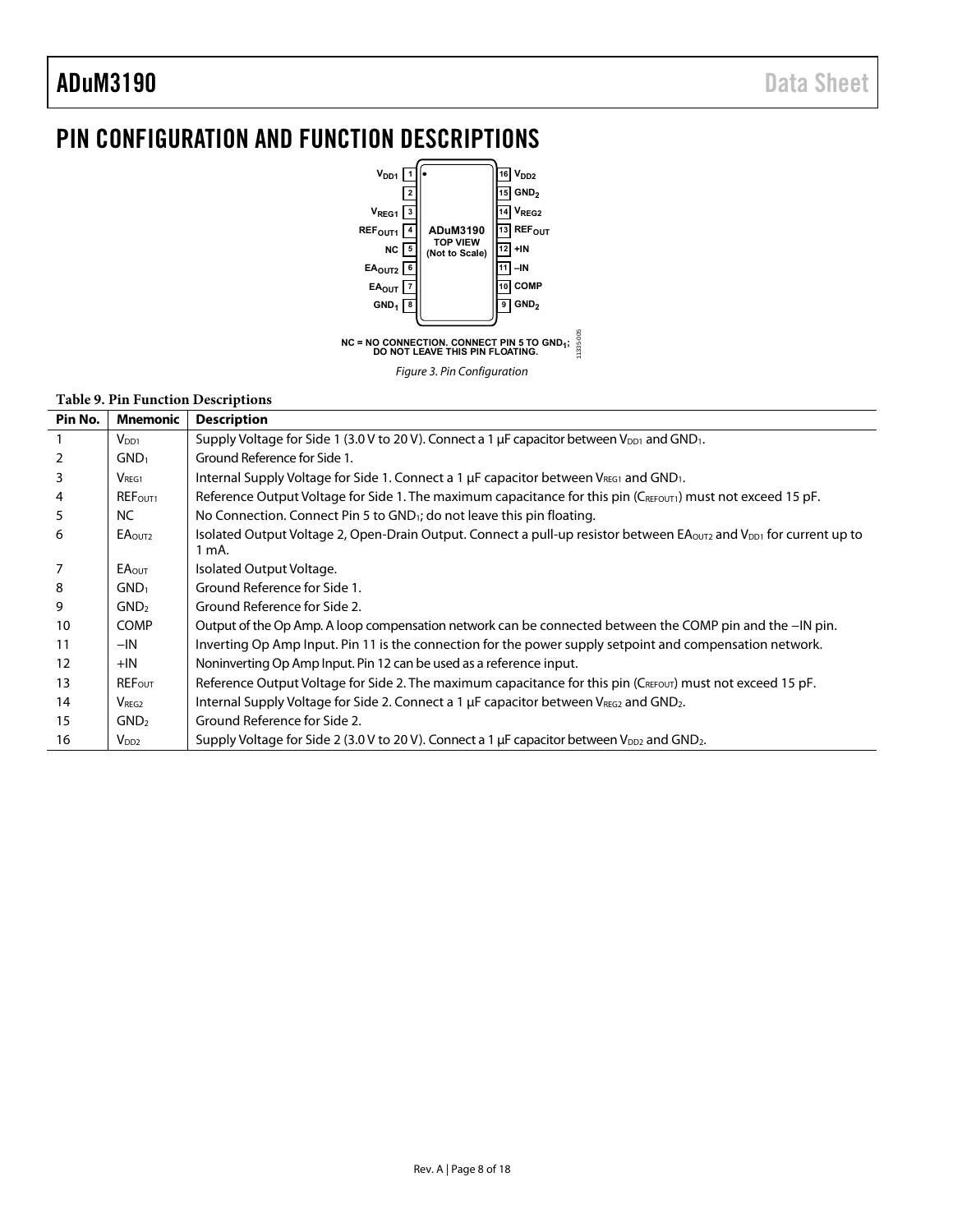# <span id="page-8-0"></span>TYPICAL PERFORMANCE CHARACTERISTICS



*Figure 4. Typical IDD1 Supply Current vs. Temperature*

<span id="page-8-1"></span>



<span id="page-8-2"></span>





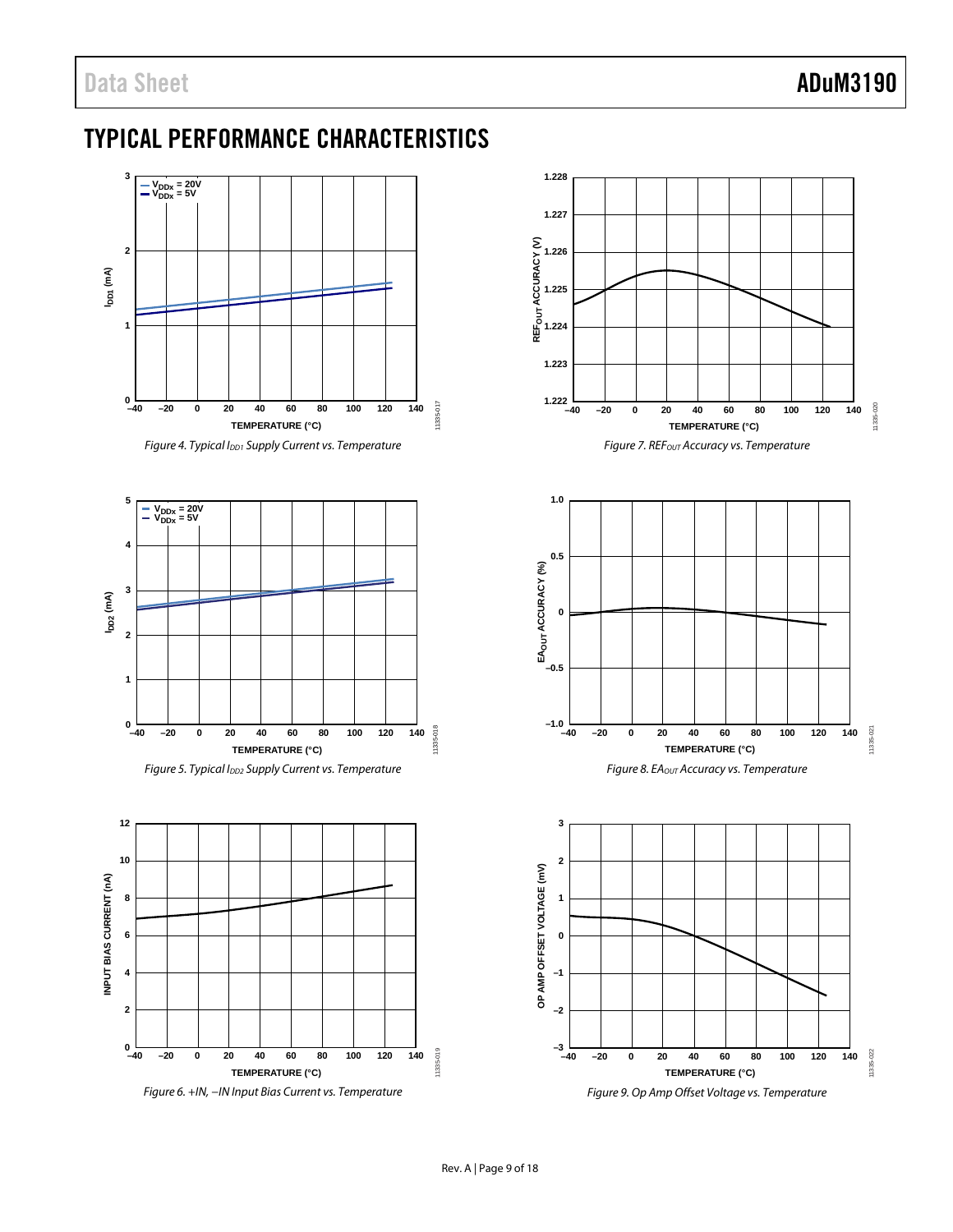<span id="page-9-0"></span>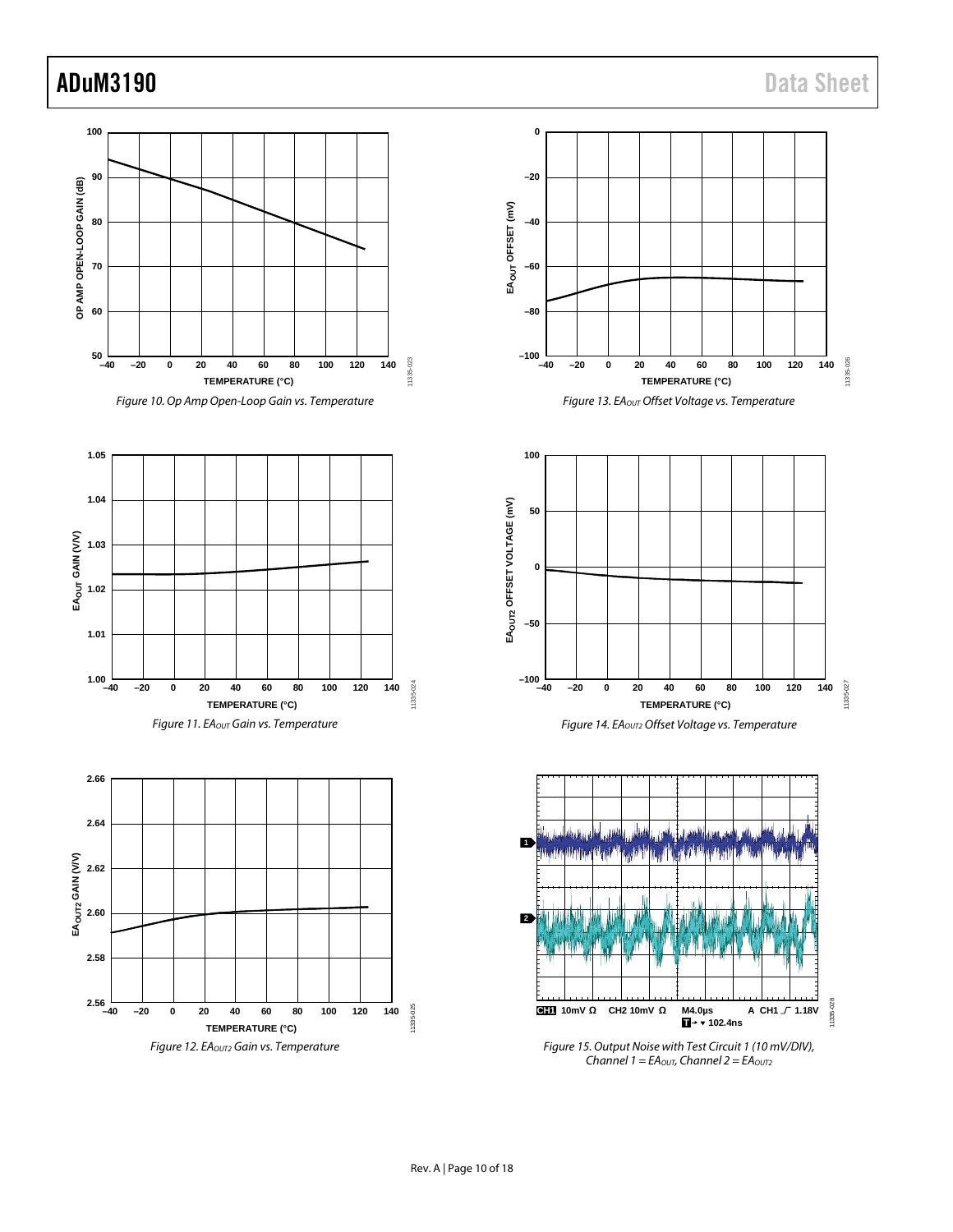## **30 25** NUMBER OF AMPLIFIERS **NUMBER OF AMPLIFIERS 20 15 10 5 0.90 <sup>0</sup> 0.95 1.00 1.05 1.10** 11335-116 11335-116 **COMP TO EAOUT GAIN (V/V)**









*Figure 18. EAOUT Gain Distribution at −40°C*









*Figure 21. EAOUT Offset Voltage Distribution at −40°C*

# Data Sheet **ADuM3190**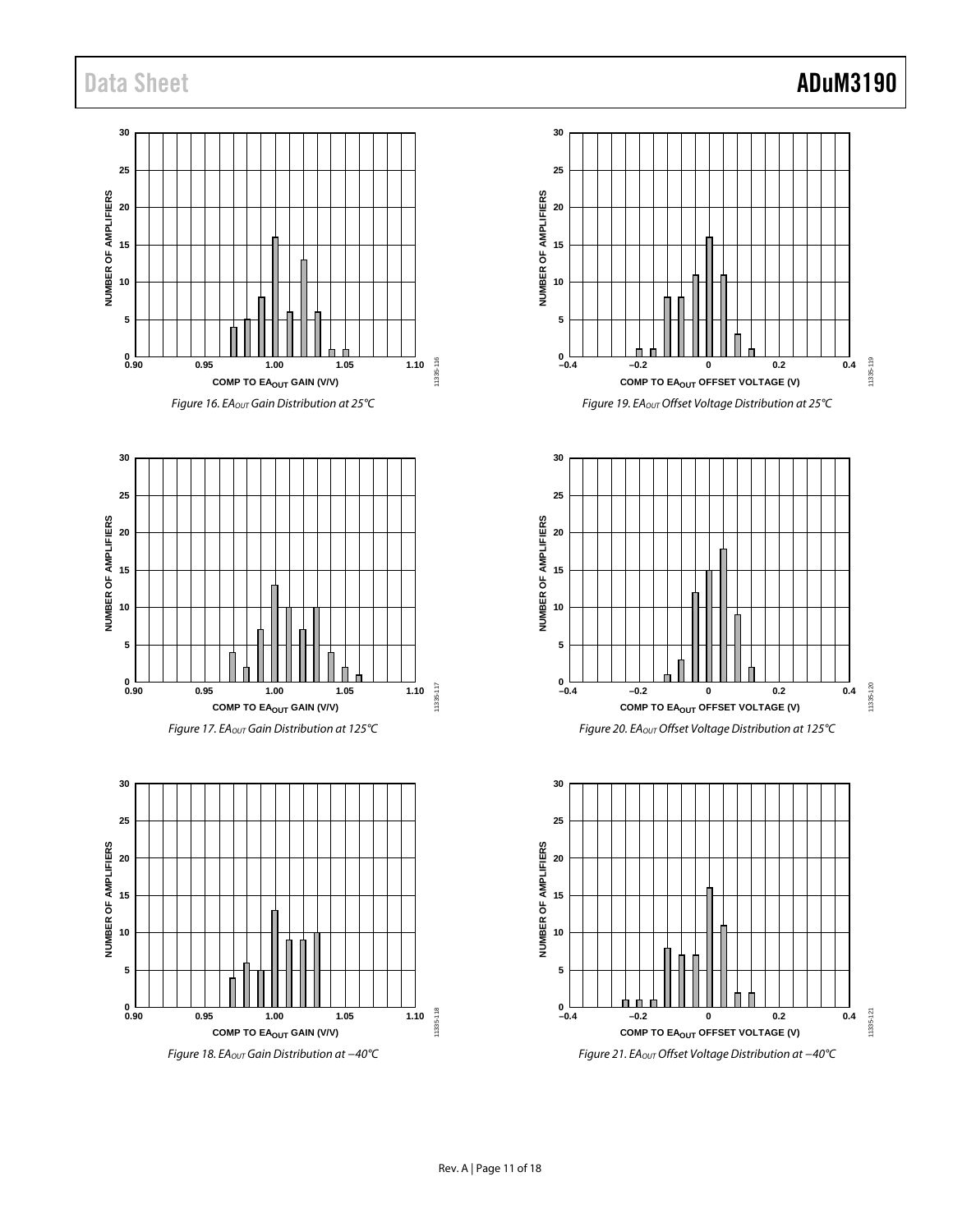



*Figure 23. EAOUT Accuracy Voltage Distribution at 125°C*



*Figure 24. EAOUT Accuracy Voltage Distribution at −40°C*



*Figure 25. Output 100 kHz Signal with Test Circuit 3, Channel 1 = +IN, Channel 2 = EAOUT, Channel 3 = EAOUT2*



*Figure 26. Output Square Wave Response with Test Circuit 3,*   $\text{Channel 1}$  = +IN, Channel 2 = EA<sub>OUT</sub>, Channel 3 = EA<sub>OUT2</sub>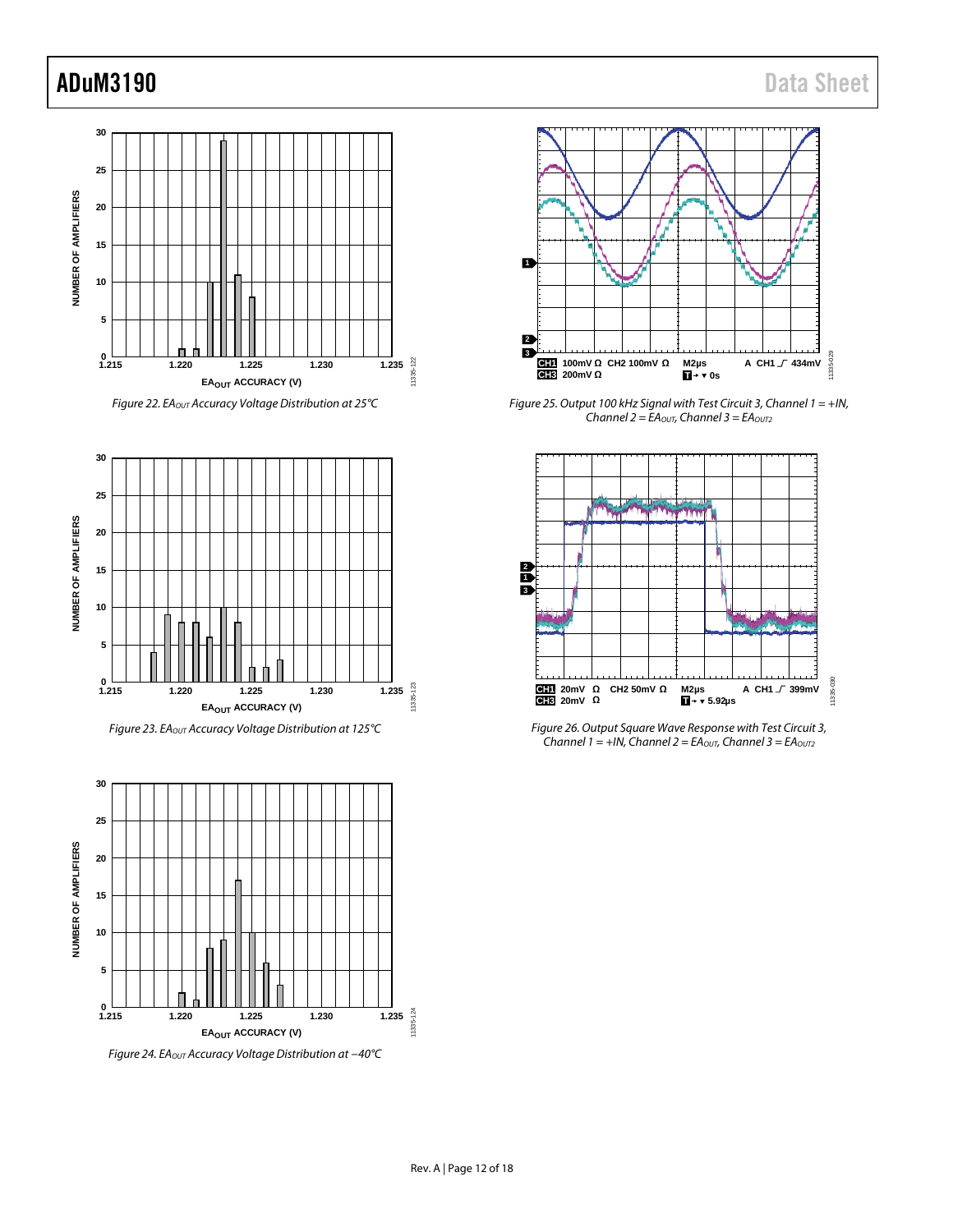## <span id="page-12-0"></span>TEST CIRCUITS



Figure 27. Test Circuit 1: Accuracy Circuit Using EAOUT

<span id="page-12-1"></span>

Figure 28. Test Circuit 2: Accuracy Circuit Using EAOUT2

<span id="page-12-3"></span><span id="page-12-2"></span>

Figure 29. Test Circuit 3: Isolated Amplifier Circuit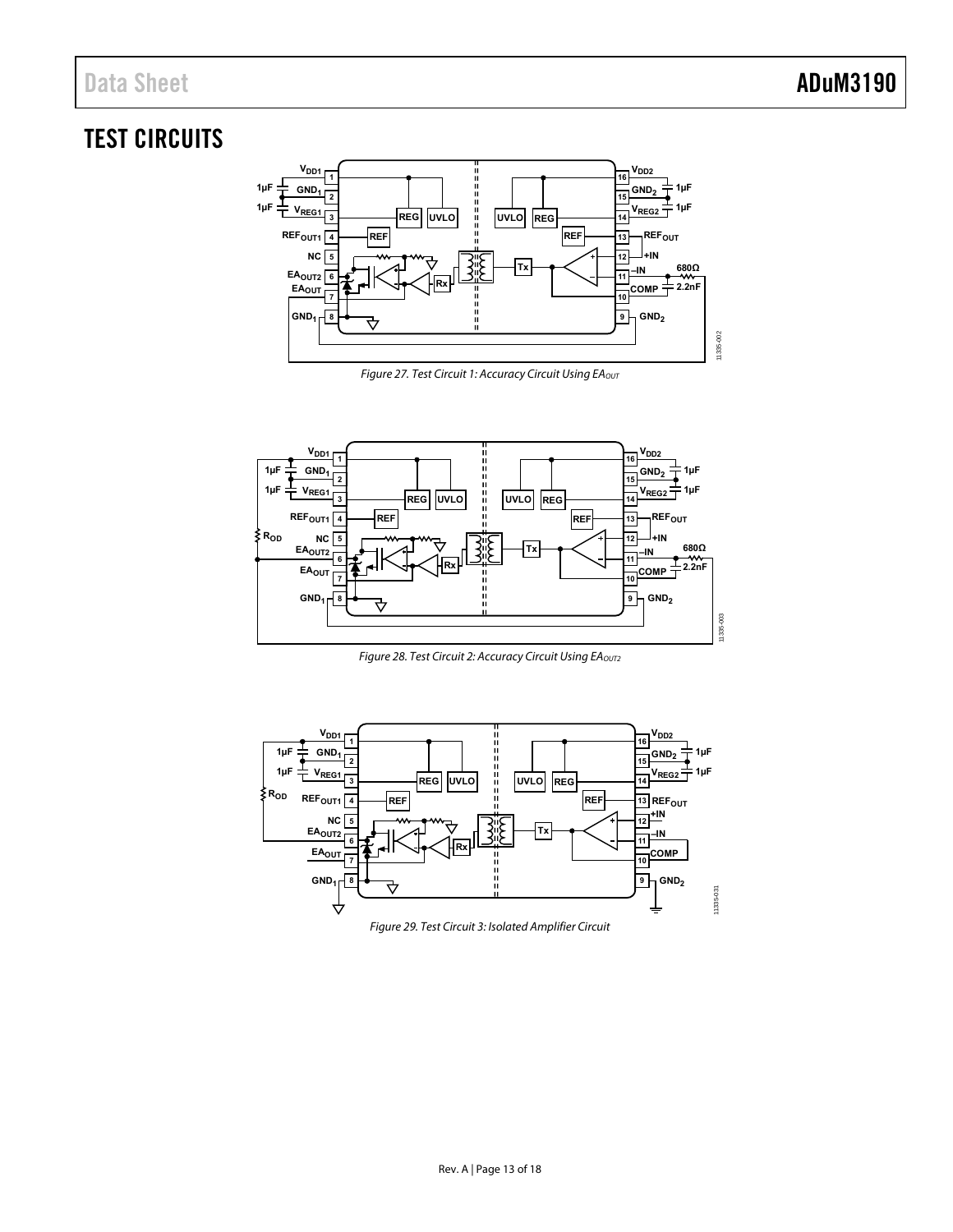## <span id="page-13-1"></span><span id="page-13-0"></span>APPLICATIONS INFORMATION **THEORY OF OPERATION**

In the test circuits of th[e ADuM3190](http://www.analog.com/ADuM3190?doc=ADuM3190.pdf) (see [Figure 27](#page-12-1) through [Figure 29\)](#page-12-2), external supply voltages from 3 V to 20 V are provided to the  $V_{DD1}$  and  $V_{DD2}$  pins, and internal regulators provide 3.0 V to operate the internal circuits of each side of the [ADuM3190.](http://www.analog.com/ADuM3190?doc=ADuM3190.pdf) An internal precision 1.225 V reference provides the reference for the  $\pm 1\%$  accuracy of the isolated error amplifier. UVLO circuits monitor the  $V_{\text{DDx}}$  supplies to turn on the internal circuits when the 2.8 V rising threshold is met and to turn off the error amplifier outputs to a high impedance state when  $V_{DDx}$ falls below 2.6 V.

The op amp on the right side of the device has a noninverting +IN pin and an inverting −IN pin available for connecting a feedback voltage in an isolated dc-to-dc converter output, usually through a voltage divider. The COMP pin is the op amp output, which can be used to attach resistor and capacitor components in a compensation network. The COMP pin internally drives the Tx transmitter block, which converts the op amp output voltage into an encoded output that is used to drive the digital isolator transformer.

On the left side of the [ADuM3190,](http://www.analog.com/ADuM3190?doc=ADuM3190.pdf) the transformer output PWM signal is decoded by the Rx block, which converts the signal into a voltage that drives an amplifier block; the amplifier block produces the error amplifier output available at the  $EA<sub>OUT</sub>$ pin. The EAOUT pin can deliver ±3 mA and has a voltage level between 0.4 V and 2.4 V, which is typically used to drive the input of a PWM controller in a dc-to-dc circuit.

For applications that need more output voltage to drive their controllers, [Figure 28](#page-12-3) illustrates the use of the EAOUT2 pin output, which delivers up to  $\pm 1$  mA with an output voltage of 0.6 V to 4.8 V for an output that has a pull-up resistor to a 5 V supply. If the  $EA<sub>OUT2</sub>$  pull-up resistor connects to a 10 V to 20 V supply, the output is specified to a minimum of 5.0 V to allow use with a PWM controller requiring a minimum input operation of 5 V.

## <span id="page-13-2"></span>**ACCURACY CIRCUIT OPERATION**

See [Figure 27](#page-12-1) an[d Figure 28](#page-12-3) for stability of the accuracy circuits. The op amp on the right side of th[e ADuM3190,](http://www.analog.com/ADuM3190?doc=ADuM3190.pdf) from the −IN pin to the COMP pin, has a unity-gain bandwidth (UGBW) of 10 MHz[. Figure 30,](#page-13-4) Bode Plot 1, shows a dashed line for the op amp alone and its 10 MHz pole.

[Figure 30](#page-13-4) also shows the linear isolator alone (the blocks from the op amp output to the [ADuM3190](http://www.analog.com/ADuM3190?doc=ADuM3190.pdf) output, labeled as the linear isolator), which introduces a pole at approximately 400 kHz. This total Bode plot of the op amp and linear isolator shows that the phase shift is approximately −180° from the −IN pin to the EA<sub>OUT</sub> pin before the crossover frequency. Because a −180° phase shift can make the system unstable, adding an integrator configuration, asshown in the test circuits i[n Figure 27](#page-12-1) and [Figure 28,](#page-12-3) consisting of a 2.2 nF capacitor and a 680  $\Omega$  resistor, helps to make the system stable. I[n Figure 31,](#page-13-5) Bode Plot 2 with an integrator configuration added, the system crosses over 0 dB at

approximately 100 kHz, but the circuit is more stable with a phase shift of approximately −120°, which yields a stable 60° phase margin.

This circuit is used for accuracy tests only, not for real-world applications, because it has a 680  $\Omega$  resistor across the isolation barrier to close the loop for the error amplifier; this resistor causes leakage current to flow across the isolation barrier. For this test circuit only,  $GND_1$  must be connected to  $GND_2$  to create a return for the leakage current created by the 680  $\Omega$  resistor connection.

<span id="page-13-4"></span>

## <span id="page-13-5"></span><span id="page-13-3"></span>**ISOLATED AMPLIFIER CIRCUIT OPERATION**

[Figure 29](#page-12-2) shows an isolated amplifier circuit. In this circuit, the input side amplifier is set as a unity-gain buffer so that the EAOUT output follows the  $+IN$  input. The  $EA<sub>OUT2</sub>$  output follows the EAOUT output, but with a voltage gain of 2.6.

This circuit has an open-drain output, which must be pulled up to a supply voltage from 3 V to 20 V using a resistor value set for an output current of up to 1 mA. The EA<sub>OUT2</sub> output can be used to drive up to 1 mA to the input of a device that requires a minimum input operation of 5 V. The  $EA<sub>OUT2</sub>$  circuit has an internal diode clamp to protect the internal circuits from voltages greater than 5 V.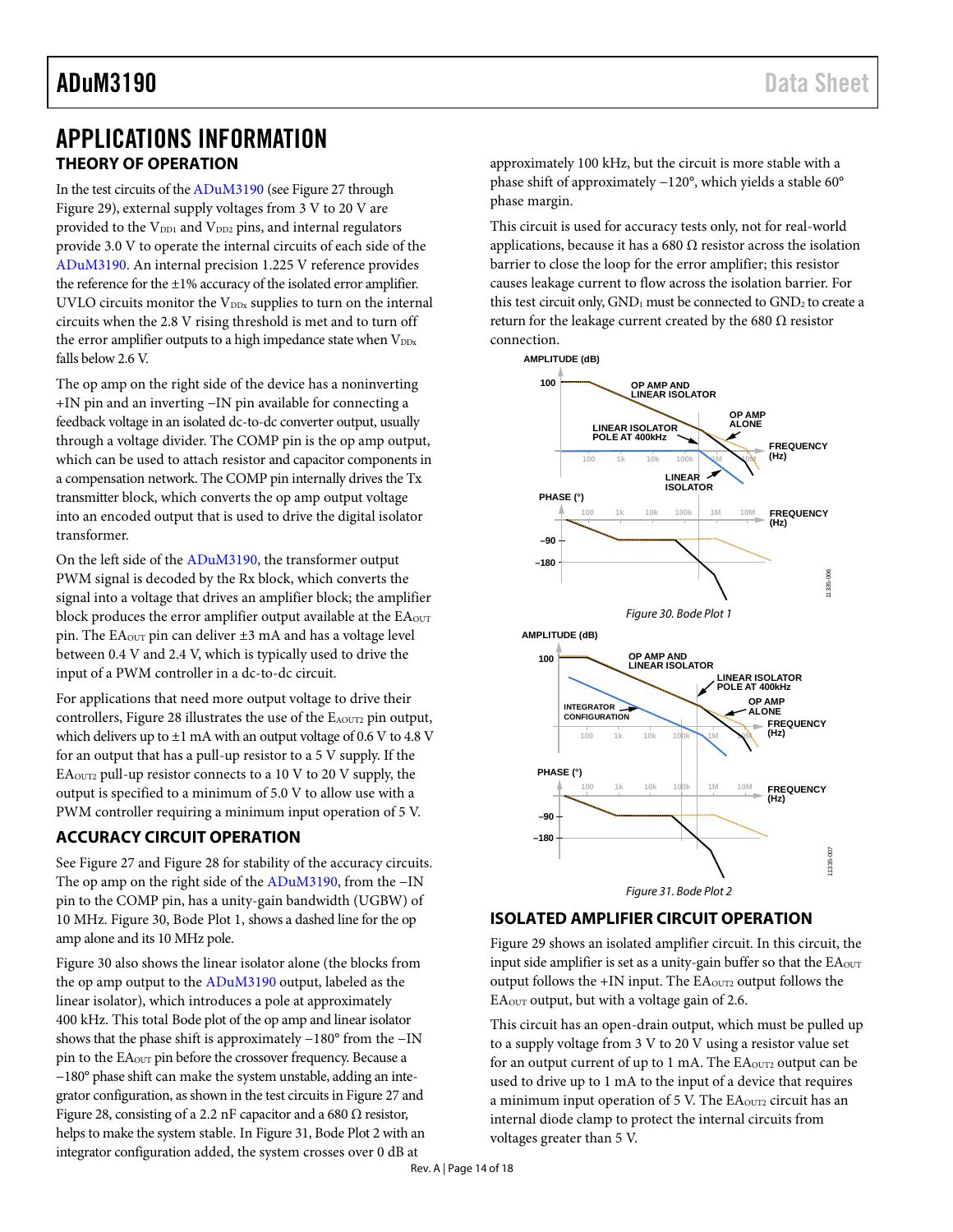The gain, offset, and linearity of EA<sub>OUT</sub> and EA<sub>OUT2</sub> are specified in [Table 1](#page-2-1) using this test circuit. When designing applications for voltage monitoring using an isolated amplifier, review these specifications, noting that the 1% accuracy specifications for the isolated error amplifier do not apply. In addition, the EA<sub>OUT</sub> circuit i[n Figure 29](#page-12-2) is shown with an optional external RC low-pass filter with a corner frequency of 500 kHz, which can reduce the 3 MHz output noise from the internal voltage to the PWM converter.

## <span id="page-14-0"></span>**APPLICATION BLOCK DIAGRAM**

[Figure 32](#page-14-3) shows a typical application for th[e ADuM3190:](http://www.analog.com/ADuM3190?doc=ADuM3190.pdf) an isolated error amplifier in primary side control.



*Figure 32. Application Block Diagram*

<span id="page-14-3"></span>The op amp of th[e ADuM3190](http://www.analog.com/ADuM3190?doc=ADuM3190.pdf) is used as the error amplifier for the feedback of the output voltage, Vour, using a resistor divider to the −IN pin of the op amp. This configuration inverts the output signal at the COMP pin when compared to the +IN pin, which is connected to the internal 1.225 V reference.

For example, when the output voltage,  $V<sub>OUT</sub>$ , falls due to a load step, the divider voltage at the −IN pin falls below the +IN reference voltage, causing the COMP pin output signal to go high.

The COMP output of the op amp is encoded and then decoded by the digital isolator transformer block to a signal that drives the output of the [ADuM3190](http://www.analog.com/ADuM3190?doc=ADuM3190.pdf) high. The output of th[e ADuM3190](http://www.analog.com/ADuM3190?doc=ADuM3190.pdf) drives the COMP pin of the PWM controller, which is designed to reset the PWM latch output to low only when its COMP pin is low. A high at the COMP pin of the PWM controller causes the latching PWM comparator to produce a PWM duty cycle output. This PWM duty cycle output drives the power stage to increase the V<sub>OUT</sub> voltage until it returns to regulation.

The power stage output is filtered by output capacitance and, in some applications, by an inductor. Various elements contribute to the gain and phase of the control loop and the resulting stability. The output filter components ( $Lo$  and  $Co$ ) create a double pole; the op amp has a pole at 10 MHz (se[e Figure 30\)](#page-13-4), and the linear isolator has a pole at 400 kHz (se[e Figure 30](#page-13-4) an[d Figure 31\)](#page-13-5).

The output capacitor and its ESR can add a zero at a frequency that is dependent on the component type and values. With the [ADuM3190](http://www.analog.com/ADuM3190?doc=ADuM3190.pdf) providing the error amplifier, a compensation network is provided from the −IN pin to the COMP pin to compensate

the control loop for stability. The compensation network values depend on both the application and the components that are selected; information about the component network values is provided in the data sheet of the selected PWM controller.

The [ADuM3190](http://www.analog.com/ADuM3190?doc=ADuM3190.pdf) has two different error amplifier outputs: EA<sub>OUT</sub> and EA<sub>OUT2</sub>. The EA<sub>OUT</sub> output, which can drive  $\pm 3$  mA, has a guaranteed maximum high output voltage of at least 2.4 V, which may not be sufficient to drive the COMP pin of some PWM controllers. The  $EA<sub>OUT2</sub>$  pin can drive  $\pm 1$  mA and has an output range that guarantees  $5.0 \text{ V}$  for a  $V_{\text{DD1}}$  voltage range of 10 V to 20 V, which works well with the COMP pin of many PWM controllers.

[Figure 32](#page-14-3) shows how to use th[e ADuM3190](http://www.analog.com/ADuM3190?doc=ADuM3190.pdf) to provide isolated feedback in the control loop of an isolated dc-to-dc converter. In this application block diagram, the loop is closed at approximately the 1.225 V reference voltage, providing  $\pm 1$ % accuracy over temperature. Th[e ADuM3190](http://www.analog.com/ADuM3190?doc=ADuM3190.pdf) op amp has a high gain bandwidth of 10 MHz to allow the dc-to-dc converter to operate at high switching speeds, enabling smaller values for the output filter components (Lo and Co).

The 400 kHz bandwidth of th[e ADuM3190](http://www.analog.com/ADuM3190?doc=ADuM3190.pdf) error amplifier output offers faster loop response for better transient response than the typical shunt regulator and optocoupler solutions, which typically have bandwidths of only 25 kHz to 50 kHz maximum.

## <span id="page-14-1"></span>**SETTING THE OUTPUT VOLTAGE**

The output voltage in the application circuit can be set with two resistors in a voltage divider, as shown in [Figure 33.](#page-14-4)

The output voltage is determined by the following equation where  $V_{REF} = 1.225$  V.



## <span id="page-14-4"></span><span id="page-14-2"></span>**DOSA MODULE APPLICATION**

[Figure 34](#page-15-1) is a block diagram of a Distributed-power Open Standards Alliance (DOSA) circuit using the [ADuM3190.](http://www.analog.com/ADuM3190?doc=ADuM3190.pdf) The block diagram shows how to use th[e ADuM3190](http://www.analog.com/ADuM3190?doc=ADuM3190.pdf) 1.225 V reference and the error amp in a DOSA standard power supply module circuit to produce output voltage settings using a combination of resistors.

The [ADuM3190](http://www.analog.com/ADuM3190?doc=ADuM3190.pdf) 1.225 V reference is specified for ±1% over the −40°C to +125°C temperature range. See [Table 10](#page-15-2) to select the resistor values to set the output voltage of the module. Two different ranges of  $V_{\text{OUT}}$  can be implemented,  $V_{\text{OUT}}$  > 1.5 V or  $V<sub>OUT</sub> < 1.5 V$ , depending on the required module.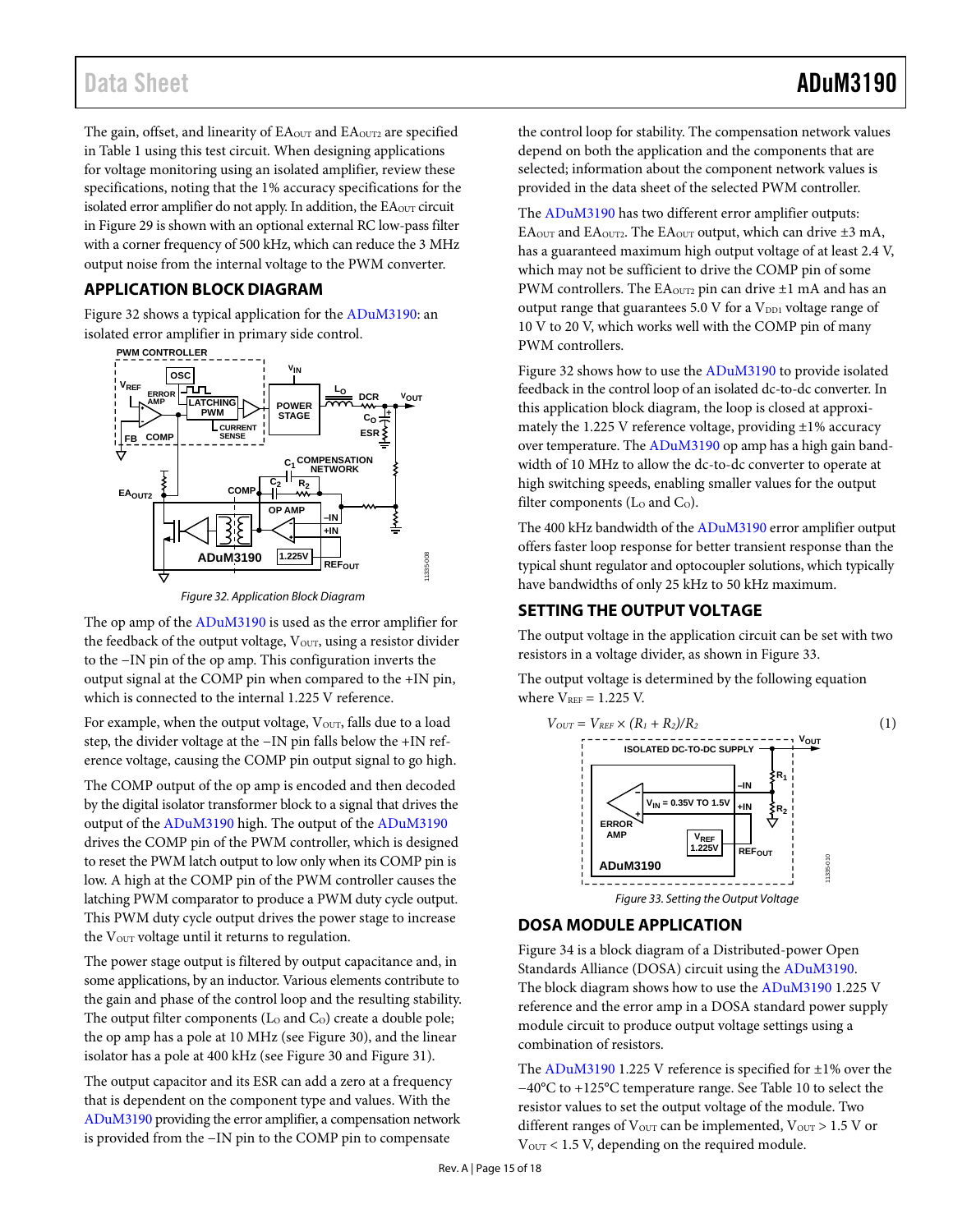

<span id="page-15-2"></span><span id="page-15-1"></span>

| Table 10. Resistor Values for DOSA Module |  |  |  |
|-------------------------------------------|--|--|--|
|-------------------------------------------|--|--|--|

| Module<br><b>Nominal Output</b> | R3             | R4             | R5             | R6             |
|---------------------------------|----------------|----------------|----------------|----------------|
| $V_{\text{OUT}} > 1.5 V$        | 1 k $\Omega$   | 1 kO           | $0\Omega$      | Open           |
| $V_{\text{OUT}} < 1.5 V$        | 1 kΩ           | $0\Omega$      | 2.05 $k\Omega$ | $1.96 k\Omega$ |
| $V_{\text{OUT}} > 1.5 V$        | 5.11 $k\Omega$ | 5.11 $k\Omega$ | $0\Omega$      | Open           |
| $V_{\text{OUT}} < 1.5 V$        | 5.11 kO        | იი             | 10.5 kO        | 10.0 kO        |

### <span id="page-15-0"></span>**DC CORRECTNESS AND MAGNETIC FIELD IMMUNITY**

Positive and negative logic transitions at the isolator input cause narrow (~1 ns) pulses to be sent to the decoder via the transformer. The decoder is bistable and is, therefore, either set or reset by the pulses, indicating input logic transitions. In the absence of logic transitions of more than 1 μs at the input, a periodic set of refresh pulses indicative of the correct input state are sent to ensure dc correctness at the output.

If the decoder receives no internal pulses for more than approximately 3 μs, the input side is assumed to be unpowered or nonfunctional, in which case the isolator output is forced to a default high impedance state by the watchdog timer circuit. In addition, the outputs are in a default high impedance state while the power is increasing before the UVLO threshold is crossed.

Th[e ADuM3190 i](http://www.analog.com/ADuM3190?doc=ADuM3190.pdf)s immune to external magnetic fields. The limitation on th[e ADuM3190](http://www.analog.com/ADuM3190?doc=ADuM3190.pdf) magnetic field immunity is set by the condition whereby induced voltage in the transformer receiving coil is sufficiently large to either falsely set or reset the decoder. The following analysis defines the conditions under which this can occur. The 3 V operating condition of the [ADuM3190](http://www.analog.com/ADuM3190?doc=ADuM3190.pdf) is examined because it represents the most susceptible mode of operation. The pulses at the transformer output have an amplitude that is greater than 1.0 V. The decoder has a sensing threshold at approximately 0.5 V, therefore establishing a 0.5 V margin within which induced voltages are tolerated. The voltage induced across the receiving coil is given by

$$
V = (-d\beta/dt) \sum \pi r_n^2, n = 1, 2, ..., N
$$

where:

 $\beta$  is the magnetic flux density (gauss).

 $r_n$  is the radius of the nth turn in the receiving coil (cm).

*N* is the number of turns in the receiving coil.

Given the geometry of the receiving coil in the [ADuM3190](http://www.analog.com/ADuM3190?doc=ADuM3190.pdf) and an imposed requirement that the induced voltage be, at most, 50% of the 0.5 V margin at the decoder, a maximum allowable magnetic field is calculated, as shown i[n Figure 35.](#page-15-3) 



<span id="page-15-3"></span>For example, at a magnetic field frequency of 1 MHz, the maximum allowable magnetic field of 0.02 kgauss induces a voltage of 0.25 V at the receiving coil. This is approximately 50% of the sensing threshold and does not cause a faulty output transition. Similarly, if such an event were to occur during a transmitted pulse (and had the worst-case polarity), the received pulse is reduced from >1.0 V to 0.75 V, still well above the 0.5 V sensing threshold of the decoder.

The preceding magnetic flux density values correspond to specific current magnitudes at given distances away from th[e ADuM3190](http://www.analog.com/ADuM3190?doc=ADuM3190.pdf) transformers[. Figure 36 s](#page-15-4)hows these allowable current magnitudes as a function of frequency for selected distances. As shown in [Figure 36,](#page-15-4) th[e ADuM3190 i](http://www.analog.com/ADuM3190?doc=ADuM3190.pdf)s immune and can be affected only by extremely large currents operating at a high frequency very close to the component. For the 1 MHz example, a 0.7 kA current must be placed 5 mm away from the [ADuM3190](http://www.analog.com/ADuM3190?doc=ADuM3190.pdf) to affect the operation of the device.

<span id="page-15-4"></span>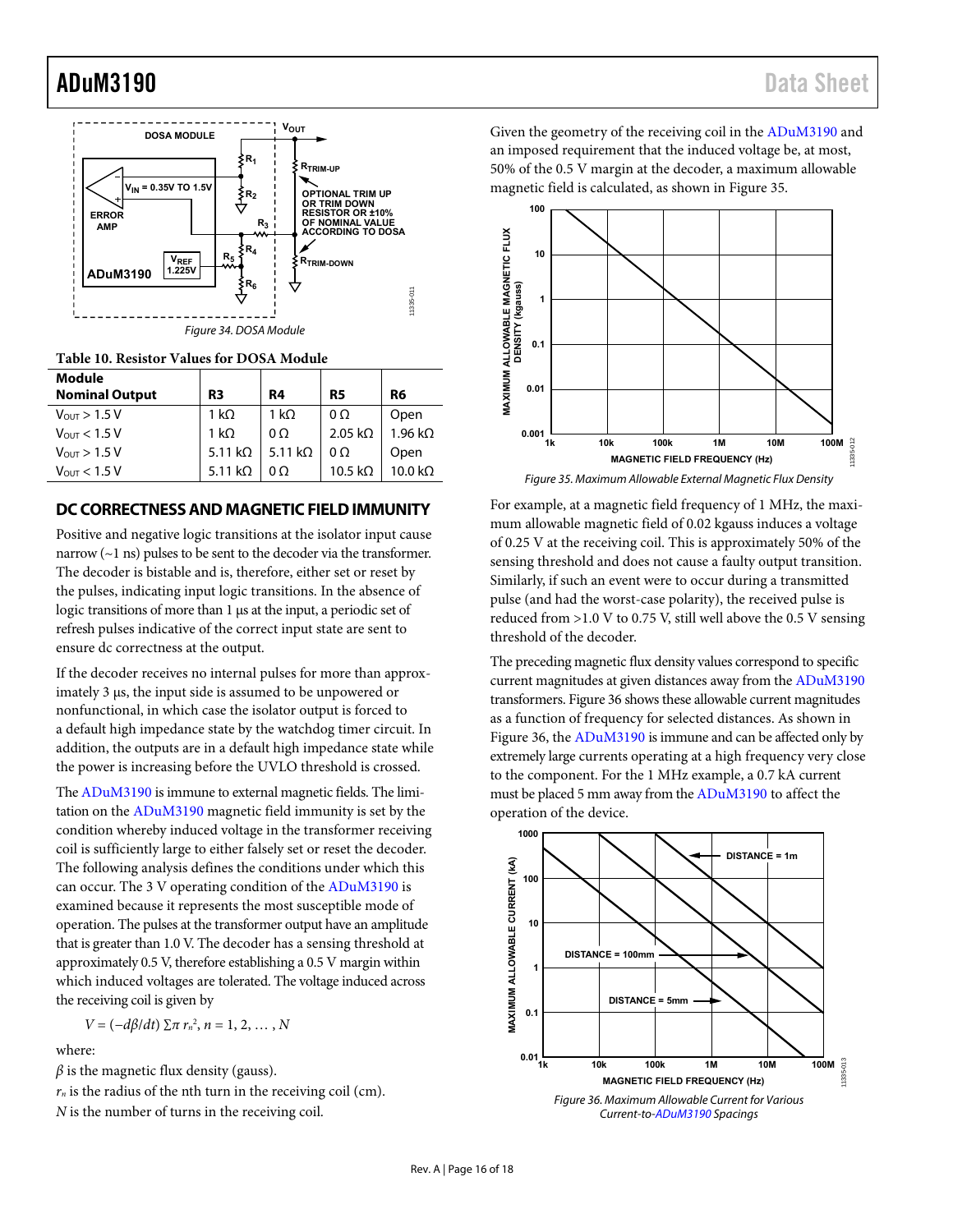## <span id="page-16-0"></span>**INSULATION LIFETIME**

All insulation structures eventually break down when subjected to voltage stress over a sufficiently long period. The rate of insulation degradation is dependent on the characteristics of the voltage waveform applied across the insulation. In addition to the testing performed by the regulatory agencies, Analog Devices carries out an extensive set of evaluations to determine the lifetime of the insulation structure within the [ADuM3190.](http://www.analog.com/ADuM3190?doc=ADuM3190.pdf)

Analog Devices performs accelerated life testing using voltage levels higher than the rated continuous working voltage. Acceleration factors for several operating conditions are determined. These factors allow calculation of the time to failure at the actual working voltage.

The values shown i[n Table 8](#page-6-2) summarize the peak voltage for 50 years of service life for a bipolar ac operating condition. In many cases, the approved working voltage is higher than the 50-year service life voltage. Operation at these high working voltages can lead to shortened insulation life in some cases.

Th[e ADuM3190](http://www.analog.com/ADuM3190?doc=ADuM3190.pdf) insulation lifetime depends on the voltage waveform type imposed across the isolation barrier. The *i*Coupler insulation structure degrades at different rates depending on whether the waveform is bipolar ac, unipolar ac, or dc[. Figure 37,](#page-16-1) [Figure 38,](#page-16-2) an[d Figure 39](#page-16-3) illustrate these different isolation voltage waveforms.

A bipolar ac voltage environment is the worst case for the *i*Coupler products yet meets the 50-year operating lifetime recommended by Analog Devices for maximum working voltage. In the case of unipolar ac or dc voltage, the stress on the insulation is significantly lower. This allows operation at higher working voltages while still achieving a 50-year service life. Treat any cross-insulation voltage waveform that does not conform t[o Figure 38](#page-16-2) o[r Figure 39](#page-16-3) as a bipolar ac waveform, and limit its peak voltage to the 50-year lifetime voltage value listed i[n Table 8.](#page-6-2)

Note that the voltage presented i[n Figure 38](#page-16-2) is shown as sinusoidal for illustration purposes only. It is meant to represent any voltage waveform varying between 0 V and some limiting value. The limiting value can be positive or negative, but the voltage cannot cross 0 V.

<span id="page-16-1"></span>

<span id="page-16-3"></span><span id="page-16-2"></span>*Figure 39. DC Waveform*